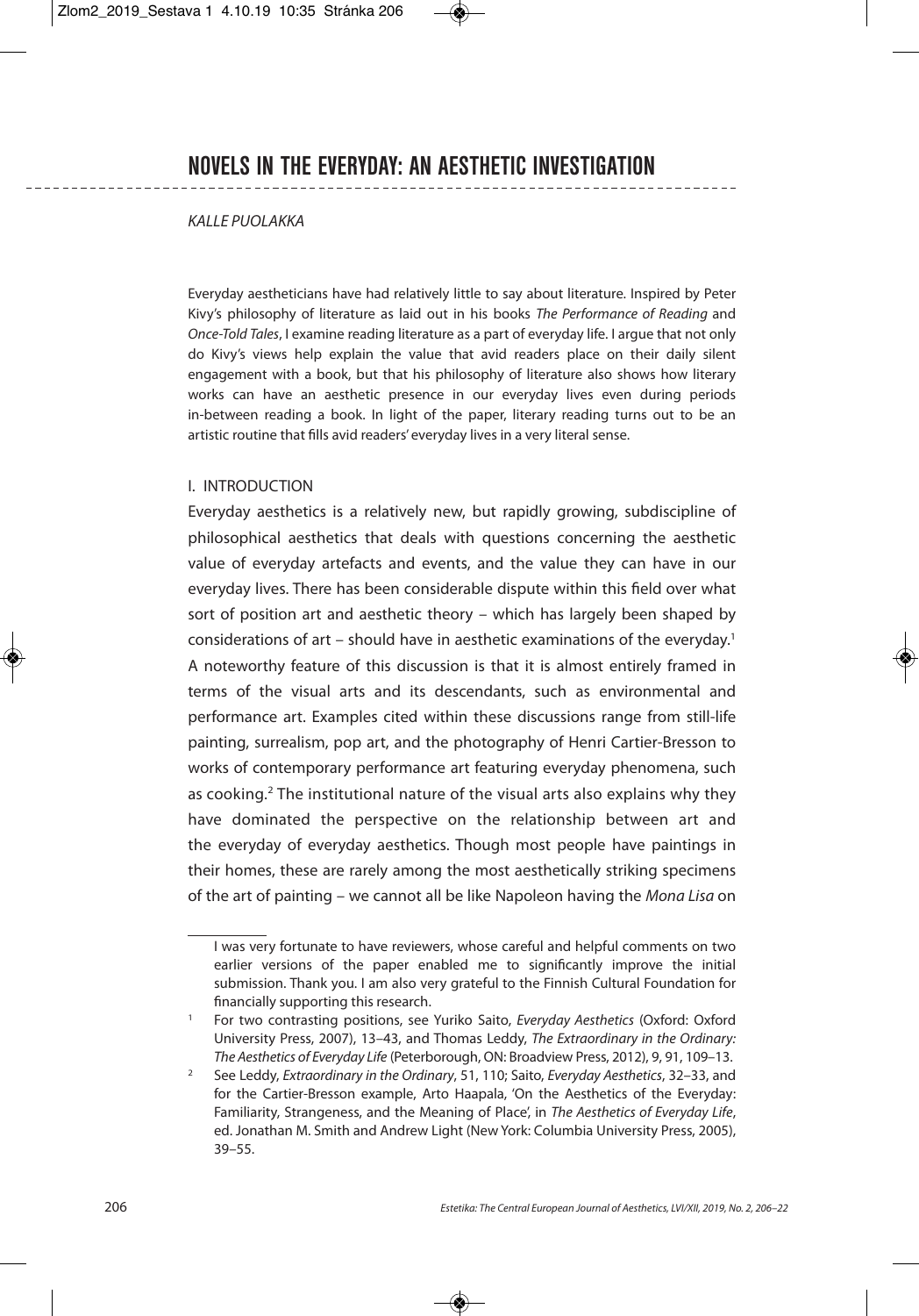our bathroom wall. These works can be encountered only in a museum, gallery, or some other type of exhibition setting. Visiting these places requires a conscious decision to leave one's everyday dealings behind. Many everyday aestheticians have regarded this type of closed aesthetic space as the point where everyday aesthetics ends, compelling the visitor to take on a distanced and reflective attitude toward the works on display that is alien to how we engage with objects in our everyday lives.<sup>3</sup>

One art that has received scarcely any attention in everyday aesthetics is literature.<sup>4</sup> Literature's presence in our lives is quite different from many other art forms. Most notably, reading literature does not require any special museum-like setting, but we can engage with even the greatest of novels in the most mundane places, such as cafés, parks, on public transport, and, of course, in the privacy of our home. In other words, in browsing through an art book in a café or the digital collections of a museum on our laptop, we are in contact with artworks through pictures of them, whereas in everyday reading we are engaged with the actual work. Secondly, in contrast to works of visual art and music, it can take several days or even weeks to finish a novel. As Peter Kivy explains, real time and artistic time do not coincide in the case of literature. Reading a novel from start to finish usually takes several days in real time, but the time we are actually engaged with the book during this period is much smaller. <sup>5</sup> This is of course assuming that one does not read the novel through in one sitting, something Kivy does not, in fact, find an appropriate way of experiencing. In his view, the gaps between periods of reading have an important function too, an element of Kivy's argument which will be important for my account of literature below.

Though the notion of the everyday does not figure systematically in the discussion on the cognitive value of literature,<sup>6</sup> it is precisely everyday life that is considered to be of concern regarding the cognitive enrichments that books are seen to offer;<sup>7</sup> some believe that powerful reading experiences can

See Saito, Everyday Aesthetics, 27-28.

<sup>4</sup> For a very brief exception, see ibid., 9n1.

Peter Kivy, Once-Told Tales: An Essay in Literary Aesthetics (Malden, MA: Wiley-Blackwell, 2011), 78. Hereafter: OTT.

<sup>6</sup> Philosophers have famously attributed various sorts of cognitive gains to literature, from enhancing our sense of empathy to providing conceptual knowledge. For a good general account, see Jukka Mikkonen, The Cognitive Value of Philosophical Fiction (London: Bloomsbury, 2013).

 $7$  In Martha Nussbaum's famous account of the moral significance of literature, for example, novels are seen to embody what she calls 'a sense of life', and through an emotive engagement with novels readers can gain access to different senses of life, novels thereby giving an opportunity for moral enhancement. The concept of 'sense of life' comes up repeatedly in Nussbaum's classic work Love's Knowledge: Essays on Philosophy and Literature (Oxford: Oxford University Press, 1990).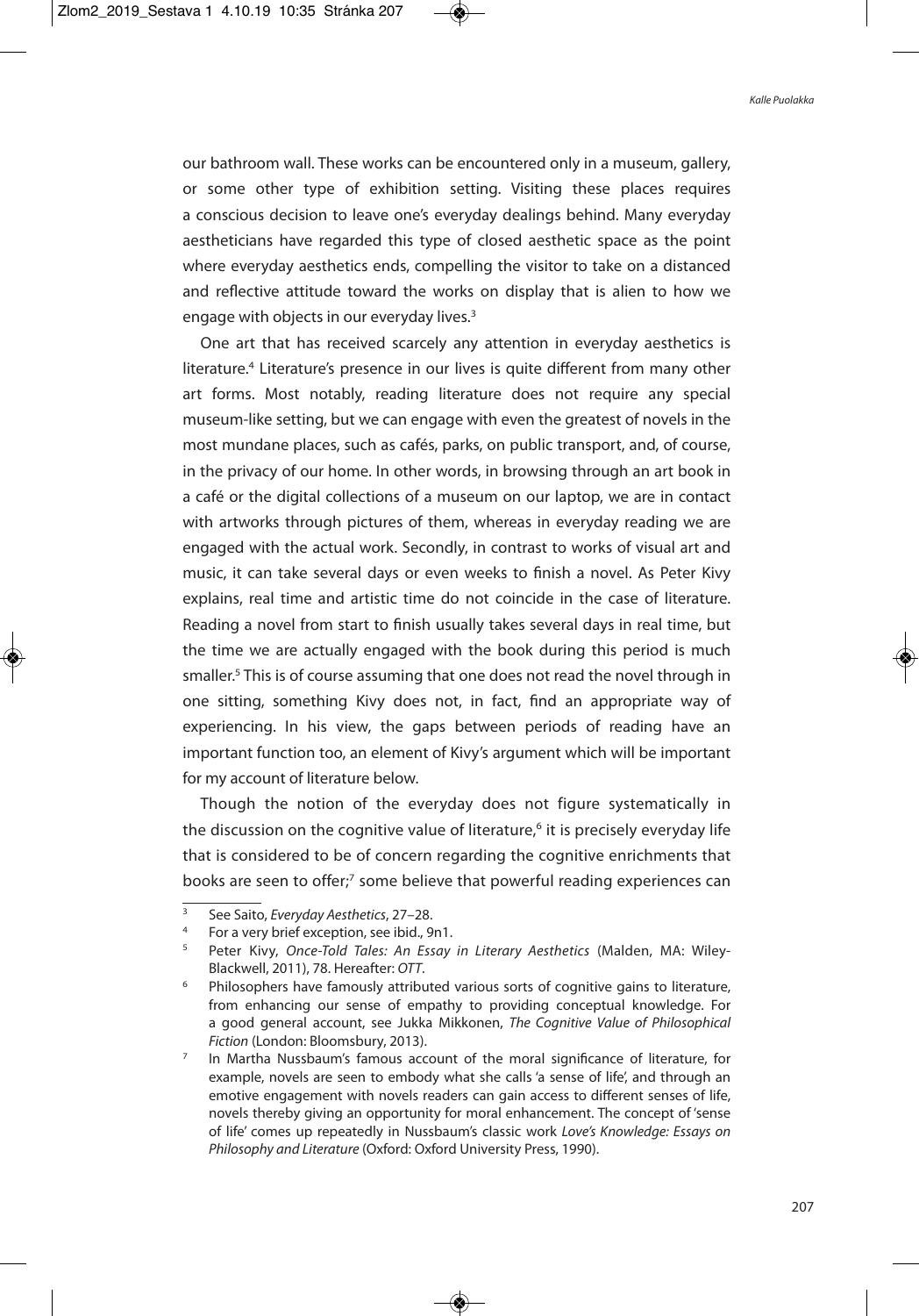even change the very way we see our everyday or at least some significant aspect of it.<sup>8</sup> Given this, it is strange that everyday aesthetics, as it has evolved in the past twenty or so years, has not examined literature in any detail. My aim, however, is not to put forward yet another view on the everyday cognitive value of literature, but rather to analyse reading as an everyday phenomenon and how literature, and novels in particular, are present in our everyday lives.

The view of everyday reading put forth draws on two key components of Peter Kivy's philosophy of literature: the understanding of reading as a performance and the role Kivy believes the gaps between the acts of reading have in the overall literary experience. Kivy's bold claim about the performative character of reading has raised a critical response especially from an ontological point of view. <sup>9</sup> However, my focus will be different. What I find valuable in his account is the perspective it opens up on the act of reading. Kivy's analysis turns out to be particularly interesting when it is set in the context of everyday aesthetics. For not only does it reveal new value in those everyday moments where we quietly engage with a literary work, but it also shows how the gaps between reading can give their own unique import on the aesthetics of everyday life as well.<sup>10</sup> While my account owes a great deal to Kivy, it also parts ways with his philosophy of literature in that I believe literary works are aesthetically richer objects than his literary non-aestheticism allows. However, I take the analysis of the aesthetic sides of novels presented below to strengthen the major claim about reading as a performance; the aesthetic aspects of novels have to be properly realized in the performance of reading and they manifest themselves differently in different ways of performing the silent reading of the work.

My analysis of everyday reading drawing on Kivy's view also sheds new light into some general issues within everyday aesthetics, especially regarding the nature of everyday routines. Many have argued that everyday aesthetics should take precisely the routine and habitual character of everyday

<sup>8</sup> See, for example, David Novitz, Knowledge, Fiction, and Imagination (Philadelphia: Temple University Press, 1992), 352–53, and Catherine Z. Elgin, 'Art in the Advancement of Understanding', American Philosophical Quarterly 31 (2002): 1–12.

See, for example, the reviews of Kivy's Performance of Reading by David Davies in Journal of Aesthetics and Art Criticism 66 (2008): 89–91, and by Anna Christina Ribeiro in Mind 118 (2009): 186–90.

<sup>&</sup>lt;sup>10</sup> To avoid repetition, I will also talk of literary works, books, and prose fiction. Unless it is otherwise indicated, in all cases the literary form I have in mind is, however, the novel. The approach to reading developed in the article might also illuminate our engagements with other literary forms, particularly short stories, but this issue is not within the scope of the paper.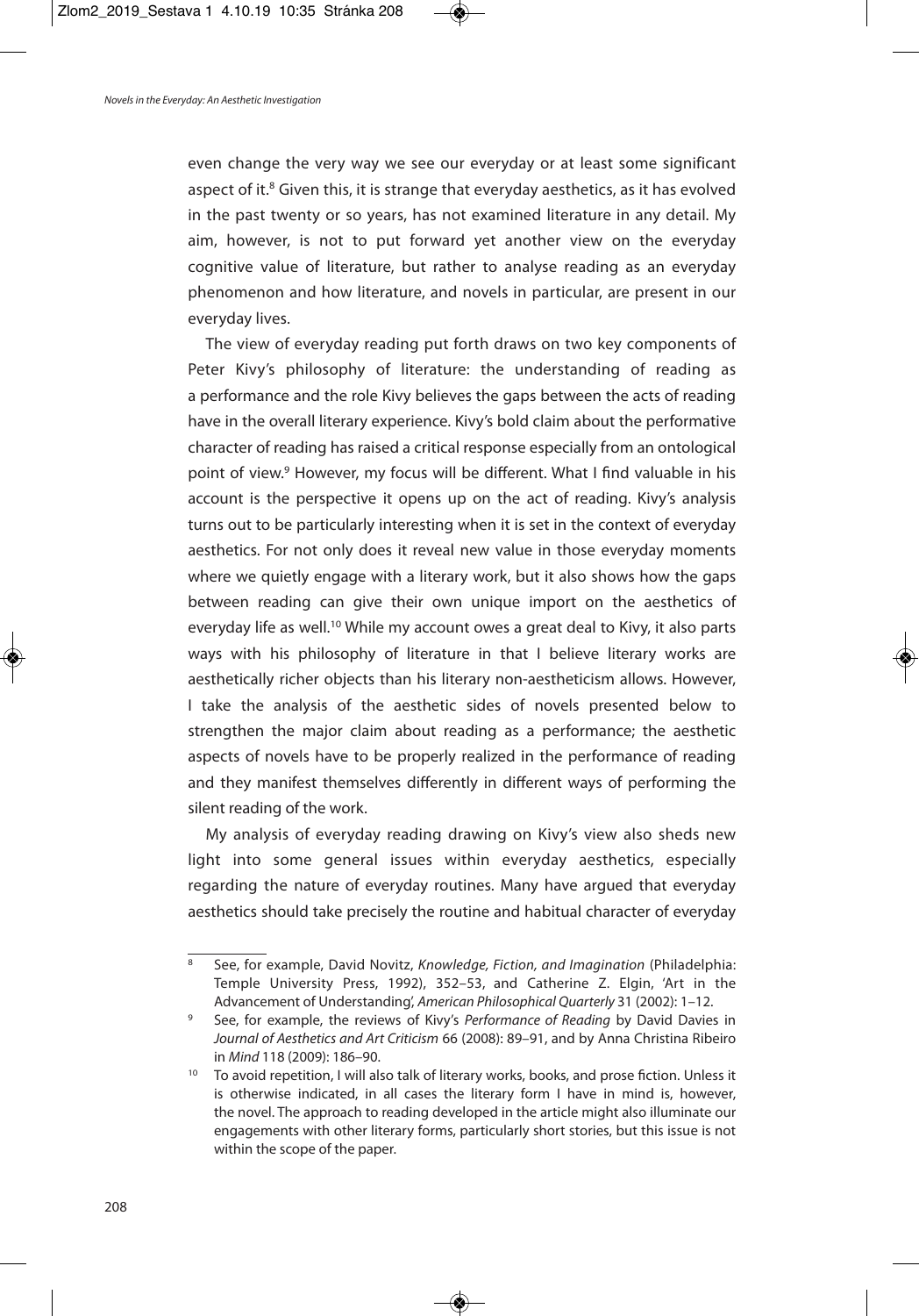life as its starting point.<sup>11</sup> Instead of the extraordinary moments that sometimes raise the everyday above the ordinary and the mundane, these theorists argue that the aesthetics of everyday life is to be found in the routines of the everyday and in the feelings of safety and of being 'in control' their carrying out can engender.<sup>12</sup> One proponent of this approach, which has been termed 'restrictivism', Arto Haapala, has called everyday aesthetics 'an aesthetics of "the lacking"', which he understands as 'the quiet fascination of the absence of visual, auditory, and any other kinds of demands from the surroundings<sup>', 13</sup> Everyday aesthetics, in this sense, is not something that strikes us or inspires our attention, but rather something characterized by a soothing sense of familiarity, a feeling that restrictivists take to be aesthetic in kind.

Especially for an avid reader, reading is very much one of life's routines and I argue that everyday reading is accompanied by the same experiential qualities restrictivists in everyday aesthetics have attributed to everyday routines. However, I believe that my analysis also shows that everyday routines can have aspects of significance and value that restrictivists have not taken into proper consideration, as well as fortifying the point some have made against restrictivism that our everyday routines and habits are considerably more diverse and multifarious than its proponents have realized. <sup>14</sup> The analysis also reveals some interesting differences between the reading moments of the avid reader and of the more occasional reader.

<sup>11</sup> Along with Haapala, 'On the Aesthetics of Familiarity', see, for example, Kevin Melchionne, 'The Definition of Everyday Aesthetics', Contemporary Aesthetics 11 (2013), http://hdl.handle.net/2027/spo.7523862.0011.026; Ossi Naukkarinen 'What Is "Everyday" in Everyday Aesthetics', Contemporary Aesthetics 11 (2013), http://hdl.handle.net/2027/spo.7523862.0011.014; and Yuriko Saito, Aesthetics of the Familiar: Everyday Aesthetics and World-Making (Cambridge: Cambridge University Press, 2017), 9–11.

<sup>&</sup>lt;sup>12</sup> Haapala, 'On the Aesthetics of Familiarity', 52.

<sup>&</sup>lt;sup>13</sup> Ibid. The term 'restrictivism' derives from Thomas Leddy's article 'Experience of Awe: An Expansive Approach to Everyday Aesthetics', Contemporary Aesthetics 13 (2015), http://hdl.handle.net/2027/spo.7523862.0013.008. The term is intended to collect together the group of everyday aestheticians who seem to restrict the scope of everyday aesthetics to the aesthetic aspects of mundane, ordinary, or even trivial experiences – or at least tend to think that these form the primary objects of research of the field. For critical discussion of the term, see Ossi Naukkarinen, 'Everyday Aesthetics and Everyday Behavior', Contemporary Aesthetics 15 (2017), https://www.contempaesthetics.org/newvolume/pages/article.php?articleID=802.

<sup>&</sup>lt;sup>14</sup> See, for example, my 'On Habits and Functions in Everyday Aesthetics', Contemporary Aesthetics 16 (2018), https://www.contempaesthetics.org/newvolume/pages/article. php?articleID=846.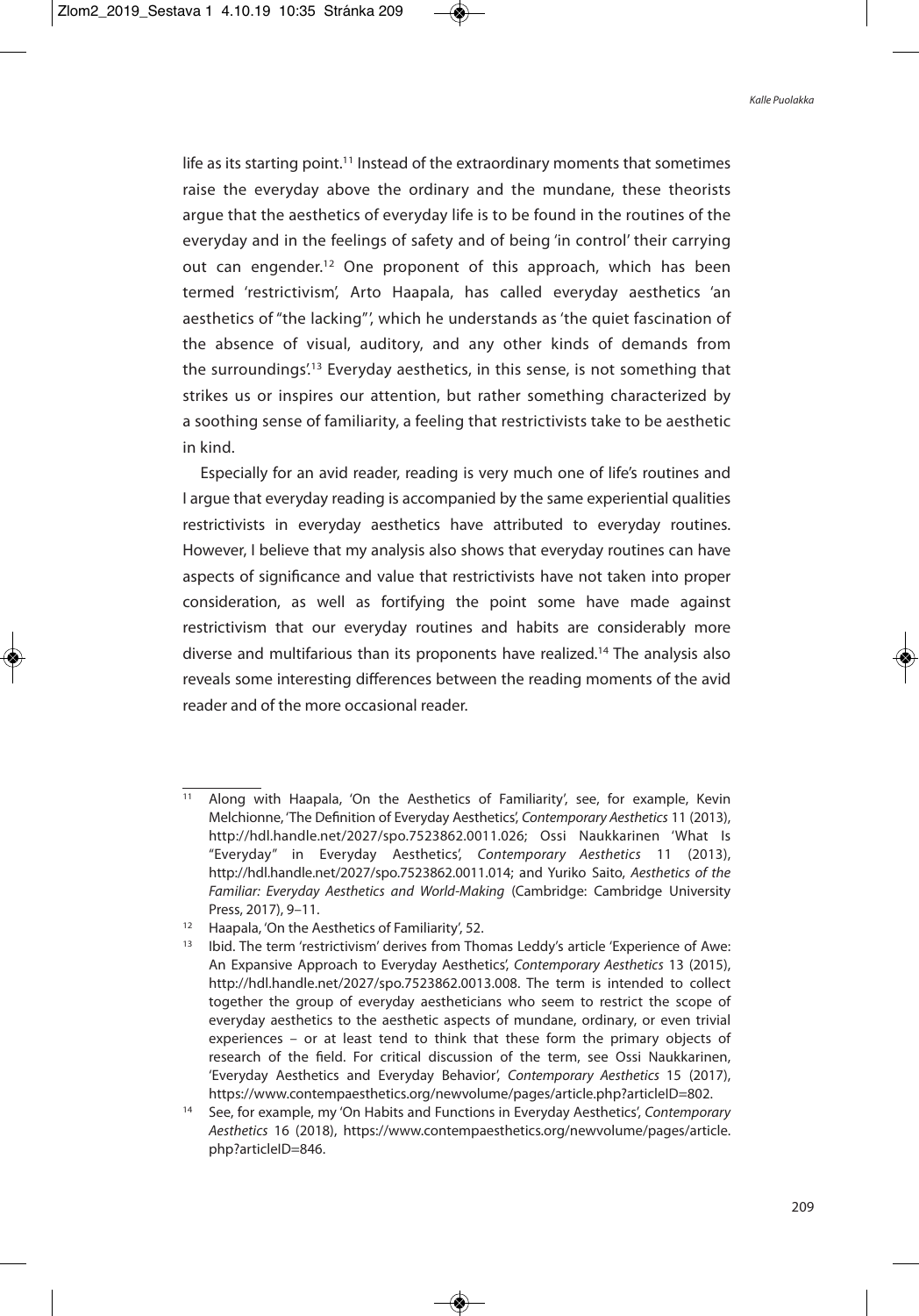II. LITERARY PERFORMANCES AND THE SIGNIFICANCE OF EVERYDAY READING Kivy defends his claim that reading should be understood along the lines of performance, firstly by pointing out the close ties that the practice of reading fictional literature has had with performance-like activities, such as readings taking place in public gatherings in the ancient world, or the act of reading aloud by oneself that was typical before the contemporary system of writing developed. <sup>15</sup> Our current understanding of reading as something done alone and in silence is actually a relatively recent phenomenon. <sup>16</sup> According to Kivy, it was not until the eighteenth century that reading silently to oneself emerged as the most common mode of engaging with works of fiction, actually coinciding with the rise of the modern novel (PR, p. 18). He writes: 'fictional literature was largely a performing art until very recently' (PR, p. 19). Though reading fictional works has undergone some decisive changes in the course of history, Kivy believes remnants of the historical background where reading fiction was closely associated with a performance still persist in the modern practice of reading. The obvious fact that the act of reading literature is no longer usually carried out aloud does not undermine the possibility of understanding it as a performance; it is just a silent performance that finds its closest equivalent in the performance the musician enacts in their mind while reading a score (PR, pp. 35–41). Nor does the lack of an outside audience constitute an issue; reading is a performance readers present to themselves. As Kivy shows, there is no contradiction in the idea of a performance where the performer simultaneously constitutes the sole audience (PR, pp. 12–14).

For Kivy, novels are primarily vehicles for storytelling. This explains what the reader's performance is about. In reading, we are telling the story the book contains to ourselves. Referring to Plato's much disliked orator, Kivy finds the reader 'a silent Ion […] enacting […] the part of the storyteller' (PR, p. 63). One of the things that makes Kivy's analysis interesting from the point of view of everyday aesthetics is that it explains the high value that enthusiastic readers attach to reading; in giving a silent performance to ourselves, reading is a very intimate moment that is understandably cherished. This moment also corresponds to the artistic nature of the novel, which Kivy finds 'the quintessentially "private" work of art, to be experienced alone by the silent reader'(PR, p. 18).

<sup>&</sup>lt;sup>15</sup> Here Kivy is referring to a period in history, roughly until the late tenth century, when texts did not generally have spaces between words, but the separation of words was left for the reader to perform. This necessitated reading texts aloud, as it helped to articulate the content of the text for the reader.

<sup>&</sup>lt;sup>16</sup> Peter Kivy, The Performance of Reading: An Essay in the Philosophy of Literature (Malden, MA: Blackwell, 2006), 7–8, 16. Hereafter: PR.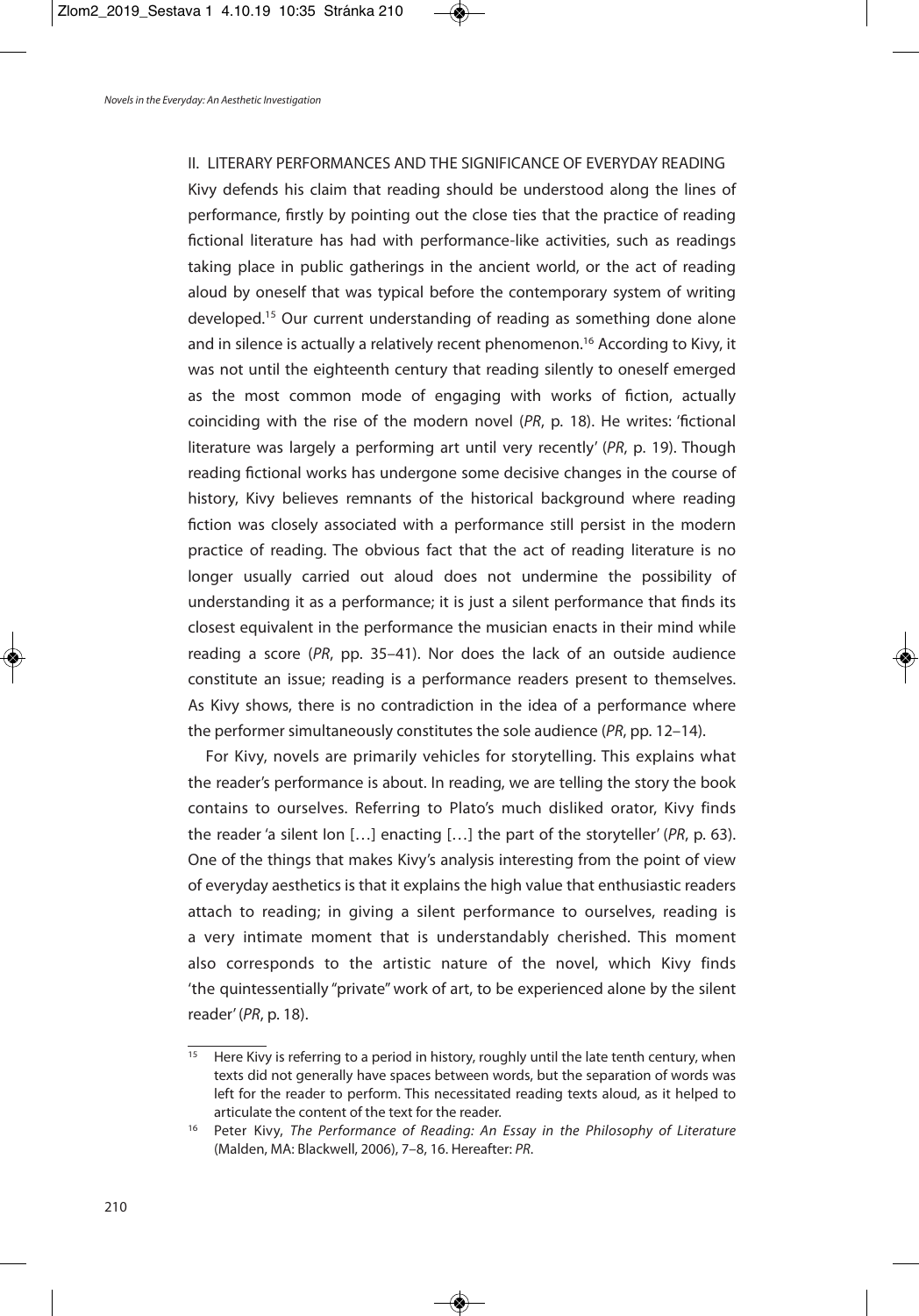Some key aspects of the act of reading pointed out by Kivy reinforce the intimacy of the reading moment. Kivy finds reading literary fiction a highly 'elaborate and laborious activity', in that it requires the reader to '"construct" the whole narrative from non-sensual material' with 'a mental act of the imagination'. Kivy continues:

The point is that in one obvious sense, silently reading literary fiction […] is an act, and activity of the agent. Of course it might be argued that the appreciation of any work of art requires the mental activities of imagination, understanding and perception. But the obvious answer is that the silent reading of literary fiction requires those activities as well, in addition to the act, so to speak, of bringing forth the artistic object for those activities […] it is an act, an activity to read a novel in order to experience it. (PR, p. 136) 17

Kivy takes the cognitive efforts involved in reading to substantiate the claim of the performance-like character of reading. It requires something like a performance to render the literary work an object of the reader's experience. But Kivy's analysis of the challenges related to this performance can also be used to explain why recurrent everyday reading can be regarded as a very intimate moment. In moments of reading, our minds can be very active even though we do not exhibit any real outward signs of doing anything in particular, beyond being seemingly concentrated. Moreover, in the act of reading what we are absorbed in and reacting to with our imagination and emotions is present only to ourselves. Such elements transform reading into a private moment par excellence.

This silent moment also turns into a routine, especially for people who try to ensure a reading moment every day. Such a reader, in fact, comes close to the type of reader Kivy terms 'serious in-it-for-the-story-reader' (OTT, p. 33). The experiential character of reading, in fact, looks somewhat different in light of different reading habits. For an avid reader, it is not just the engagement with the imaginative content of the work and the transient escape from the everyday it provides that is experientially significant, but the daily reading moment itself can be accompanied by precisely those qualities restrictivists in everyday aesthetics have attached to various everyday routines, such as a sense of security, of things being in their right places; that is to say, a general feeling of everydayness. As Michael Burke writes, following Alberto Manguel, the author of A History of Reading, 'the combination of bed and book […] might grant us "a kind of home" to

 $\frac{17}{17}$  Kivy takes the fact that we generally do not feel like reading a serious novel when we are tired to also prove the point about the cognitive challenges involved in reading.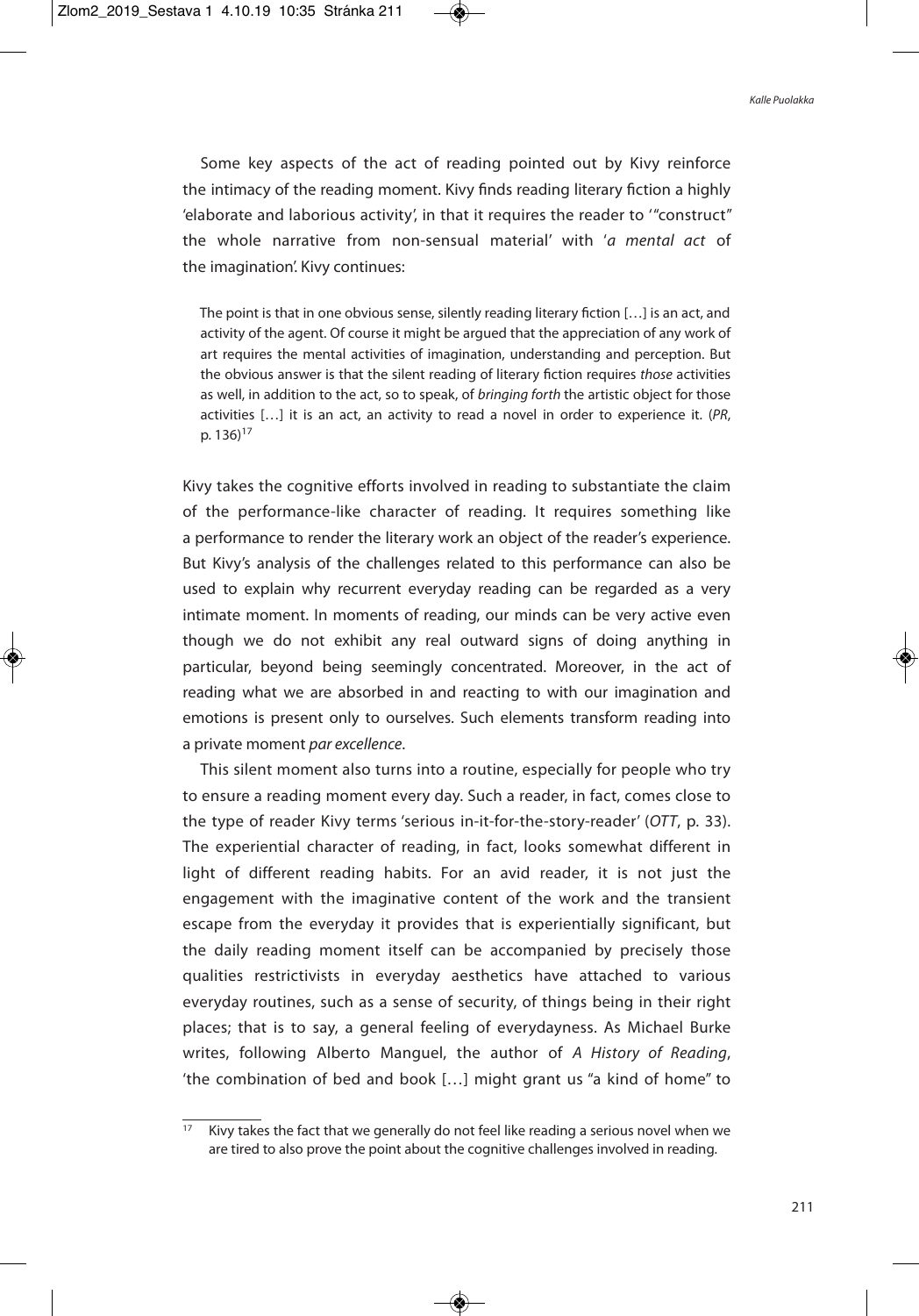which we can return, no matter where we are or how old we have become'. 18

Interestingly, from this perspective, the avid reader's reading moment looks experientially richer than the occasional reader's. One example of this latter type of reader is Kivy's'non-serious in-it-for-the-story-reader', who tends to grab a novel primarily in the hope of finding a catching story to 'fill in the time'when there is nothing better to do (OTT, p. 33). For such readers, the reading experience is solely constituted by the direct engagement with the book, without the added everyday quality that can accompany the reading moment of the avid reader.

While it is possible to see reading as an important part of the everyday, it, nevertheless, is a very different kind of routine than some of our more mundane everyday routines. One basic difference is that reading is a freely chosen routine, at least for adults; to be precise, it is something we can decide for ourselves whether or not to incorporate as a part of our everyday life. There are, of course, boundary conditions related to time and family situations, for example, even in the case of reading, but at least making reading an everyday routine is more in our own hands than those routines that are, for example, determined by our biological make-up, such as eating.

Reading is by no means the only freely chosen art-related everyday routine one can have. These also include performance-like activities, such as singing in the shower or, a particular favourite of mine, air conducting. However, Kivy's analysis suggests that everyday reading can attain a much deeper level of significance than these two other possible everyday routines. Even though they are also kinds of performances, singing in the shower and air conducting, for example, do not involve the same level of concentrated intimacy that I believe, following Kivy, explains the high value avid readers place on everyday reading; the kind of serious focus required by reading does not seem to have even any genuine place in them – or it would at least be taken as a sign of lunacy by many. 19

Moreover, our interest in reading might have started off with a few books, but the more avidly we begin to read, the more fully immersed we become into a whole area of culture, which deepens the background of the individual everyday reading moment beyond the fleetingness characterizing playful everyday singing, whistling, and air conducting. The reading moment in a way

 $18$  Michael Burke, Literary Reading, Cognition and Emotion: An Exploration of the Oceanic Mind (New York: Routledge, 2011), 96–97.

 $19$  Just think of a person who seriously tries to improve his air conducting skills by conducting Mahler.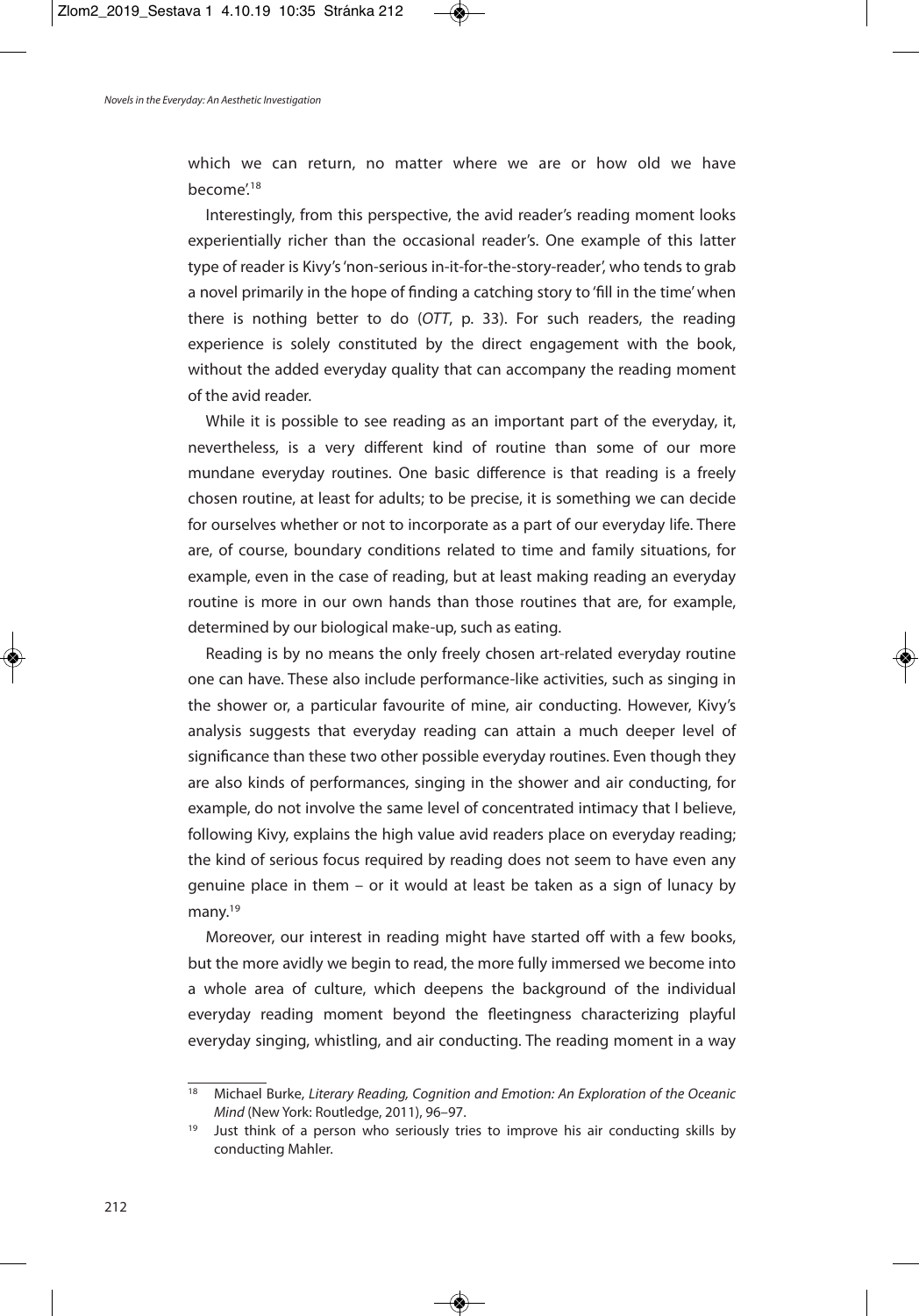connects this background, which, moreover, might date back decades in the case of many readers, as a part of the everyday, thus relating that single moment to a whole chain of reading moments. Reading, thereby, is an everyday routine that can exhibit growth, the deepening of significance, and a feeling of being immersed in something bigger, as essential elements. In the end, reading starts to resemble a ritual, finding a good parallel in the daily silent prayer of the religious practitioner. Sarah Worth, moreover, has argued that literary reading can be taken as a skill which develops over time.<sup>20</sup> Again a contrast opens up to more fleeting everyday artistic performances; development or some other type of accumulation is not a factor that comes into play in the case of singing in the shower or air conducting. In fact, it could even be argued that a kind of self-conscious mediocrity is in the very nature of activities such as singing in the shower.<sup>21</sup>

Some of these points might be fairly obvious especially to the serious in-itfor-the-story reader, but they interestingly emphasize the differences there can be between the everyday routines we need to carry out to sustain at least some level of well-being or to have any type of social life on the one hand, and those we can freely choose to engage in on the other. Despite all their emphasis on routines, these are aspects of our everyday lives restrictivists have not been sensitive enough to, for they tend to approach everyday routines as if they formed a kind of homogeneous group, whose basic model is given by activities such as commuting and daily grocery shopping. Routines, however, can carry very different levels of meaning and depth.<sup>22</sup> The significance and intimacy the earlier analysis reveals in the everyday reading moment shows how different an everyday routine such as reading can, ultimately, be from the kinds of routines restrictivists have used to illuminate the general character of the everyday. Our everyday lives can, therefore, include significant aspects

<sup>&</sup>lt;sup>20</sup> Sarah E. Worth, *In Defense of Reading* (Lanham, MD: Rowman & Littlefield, 2017), 4.

 $21$  With all this I am not trying to make the claim that the significance of everyday literary reading is of a completely sui generis kind. The scope of the possible artistic everyday routines is far too rich for that. For example, the daily Bach moment of an amateur pianist could have a level of significance comparable to the everyday reading performance. My attempt here is simply to analyse what sort of activity reading looks like, when it is understood as an integral part of everyday life. In other words, all the comparisons to other artistic activities I present in this and subsequent parts of the paper should not be understood as defending the unique character of literary reading among other possible everyday artistic routines, but rather as tools for illuminating the presence of literature in our lives.

 $22$  For a more in depth examination of the differences between everyday routines, see my 'Does Valery Gergiev Have an Everyday?', in Paths from the Philosophy of Art to Everyday Aesthetics, ed. Oiva Kuisma, Sanna Lehtinen, and Harri Mäcklin (Helsinki: Finnish Society of Aesthetics, 2019), 132–47.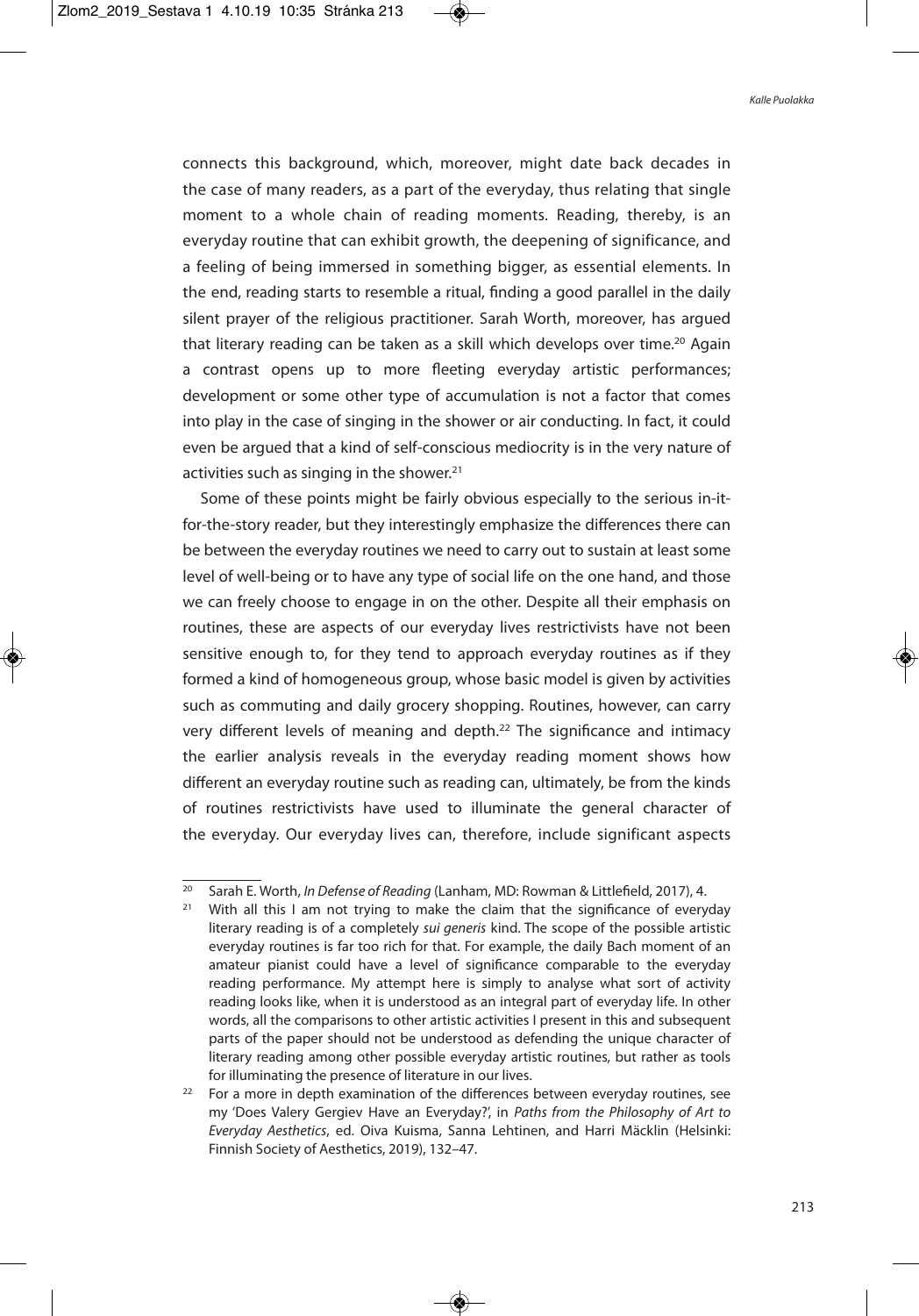that the restrictivist understanding of routine does not fully capture. Kivy's understanding of reading as a silent performance readers present to themselves uncovers the interesting value aspects an everyday routine like reading can have.

# III. REALIZING AESTHETIC POTENTIALITY IN READING

A closer look at the act of reading itself reveals that the reading moment can involve additional experientially and aesthetically valuable features, besides those having to do with the sense of everydayness, intimacy, and significance analysed in the previous section. Though Kivy believes the performance of reading can include such features as style, expression, and skill – which Kivy thinks separate reading literature from the reading of most nonfiction – he is quite sceptical as regards its aesthetic status (OTT, pp. 67–72). Only rarely does the reading performance directly concern aesthetic value and experience (OTT, p. 89). I am, however, more optimistic. After all, we often marvel at authors' linguistic creativity and at how they manage to breathe life into their characters and scenes. We appreciate the wonderfully composed sentences and ways of crystallizing thoughts and ideas, as well as contemplating the imagery.<sup>23</sup> We can also feel the emotional intensity rising as we near the climax of a book. These are some of the aspects that arguably also make novels valuable from an aesthetic point of view.

What is significant for understanding the aesthetic character of reading when it is conceived as a performance is that we try to match our inner voice with the book's emotional, expressive, and also, I believe, aesthetic structure. This effort required from the reader is one of the aspects of reading that turns it into a genuine performance and it is also what separates reading from other potentially aesthetically rewarding everyday aesthetic activities, such as going through the collection of a museum on your laptop: the aesthetic structure of the novel has to be realized in the silent reading. Moreover, the quality of the performance can have an effect on the experience of the work. Consider the following final paragraphs from Haruki Murakami's short story 'Kino' from the collection Men without Women (2014):

 $23$  Consider this longish, but wonderfully articulate sentence from Philip Roth's The Plot Against America: 'Adventurousness was bound to assert its appeal sooner or later, but disillusioned by a sense that my family was slipping away from me right along with my country, I was ready to learn of the liberties a boy from an exemplary household could take when he stopped working to please everyone with his juvenile purity and discovered the guilty enjoyment of secretly acting on his own.' Philip Roth, The Plot Against America (New York: Random House, 2004), 114.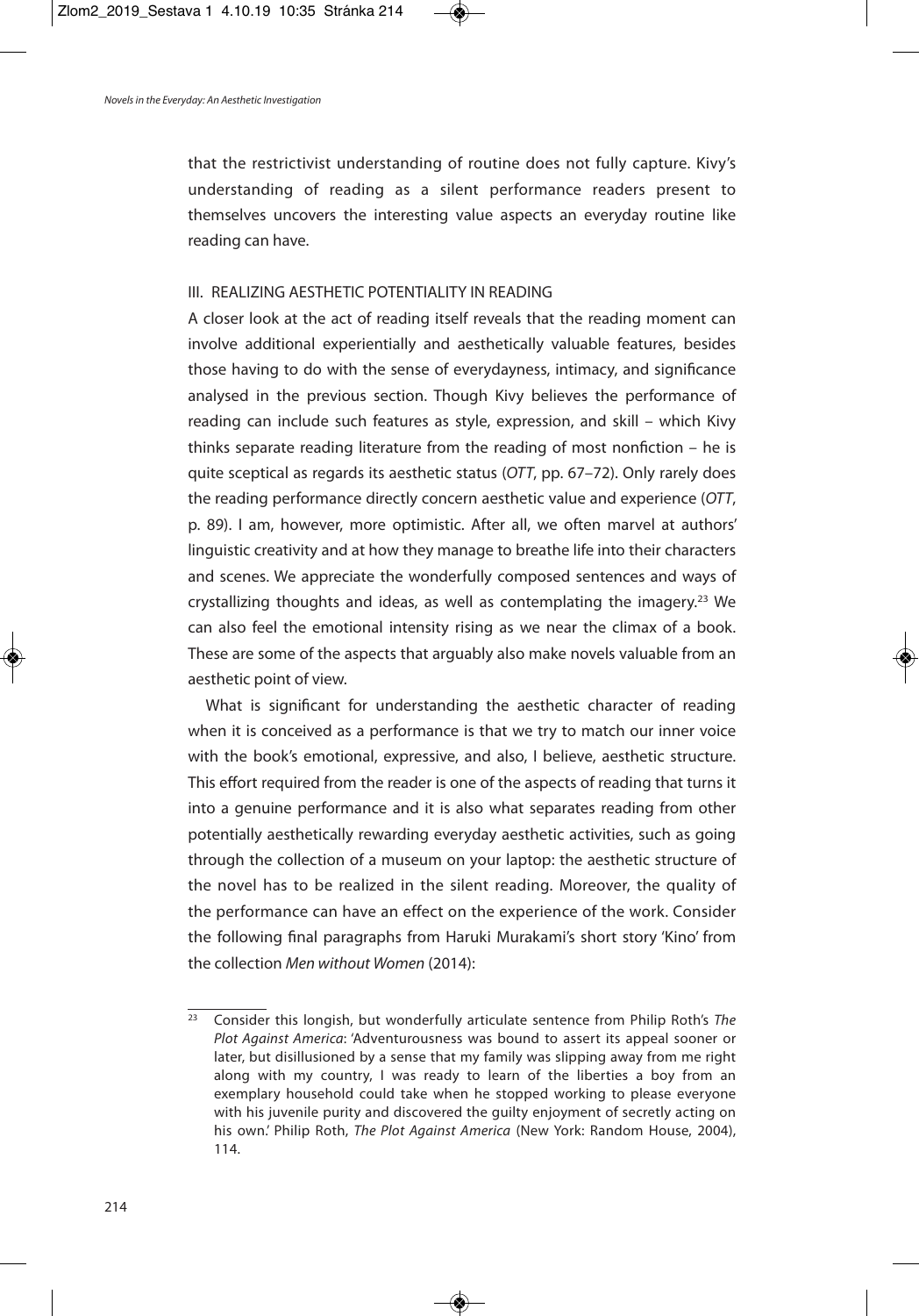But the movement of time seemed not to be fixed properly. The bloody weight of desire and the rusty anchor of remorse were blocking its normal flow. The continuing rain, the confused hands of the clock, the birds still fast asleep, a faceless postal worker silently sorting through postcards, his wife's lovely breasts bouncing violently in the air, something obstinately tapping on the window. As if luring him deeper into a suggestive maze, this ever-regular beat. Tap tap, tap tap, then once more – tap ta. 'Don't look away, look right at it,' someone whispered in his ear. 'This is what your heart looks like.'

The willow branches swayed in the early-summer breeze. In a small dark room, somewhere inside Kino, a warm hand was reaching out to him. Eyes shut, he felt that hand on his, soft and substantial. He'd forgotten this, had been apart from it for far too long. Yes, I am hurt. Very, very deeply. He said this to himself. And he wept.

All the while the rain did not let up, drenching the world in a cold chill. $^{24}$ 

Now, I find it hard to believe that I would be the only reader who, in encountering intensive passages of this kind, rereads them, shifting the pace of reading, as well as the shades of one's inner voice, until finding a way of reading the passage that best brings its expressive and aesthetic content to light.<sup>25</sup> Despite his general scepticism, Kivy does acknowledge that the 'sound' and 'sonic aspects' of prose literature can endow novels with an aesthetic content (OTT, pp. 25, 29), even a significant one, as in the case of Marcel Proust, for example (OTT, p. 71). Yet finding the best inner sound is precisely what we do when encountering an aesthetically rich literary passage. The way we silently engage with passages like the one from Murakami shows why reading can be a performance-like activity; the aesthetic content of the book can be actualized more or less properly in the reading in somewhat the same way as the aesthetic content of a musical work in a performance.

One concept that illuminates the aesthetic sides of the reading performance is rhythm. John Dewey, for example, argues that rhythm is an essential feature of aesthetic experience. He dismisses conceptions that identify rhythm with the steady repetition of identical elements, calling them the 'tick-tock theory' of rhythm. Instead of viewing rhythm in aesthetic experience 'analytically' or 'statistically', its elements should, in his view, be understood 'functionally', that is, in terms of the role they have in sustaining and building the experience. Rhythm in aesthetic experience should, in other words, be understood 'on the basis of furtherance, through the energy of the elements, of a complete and consummatory experience<sup>'26</sup> Of course, rhythm is also a key feature of

<sup>&</sup>lt;sup>24</sup> Haruki Murakami, Men without Women: Stories, trans. Philip Gabriel and Ted Goossen (New York: Knopf, 2017), 184–85.

 $25$  For Kivy's thoughts on the position of personal reading experiences in philosophical accounts of literature see OTT, pp. 1–3.

<sup>&</sup>lt;sup>26</sup> John Dewey, Art as Experience (1934; New York: Perigee, 1980), 163.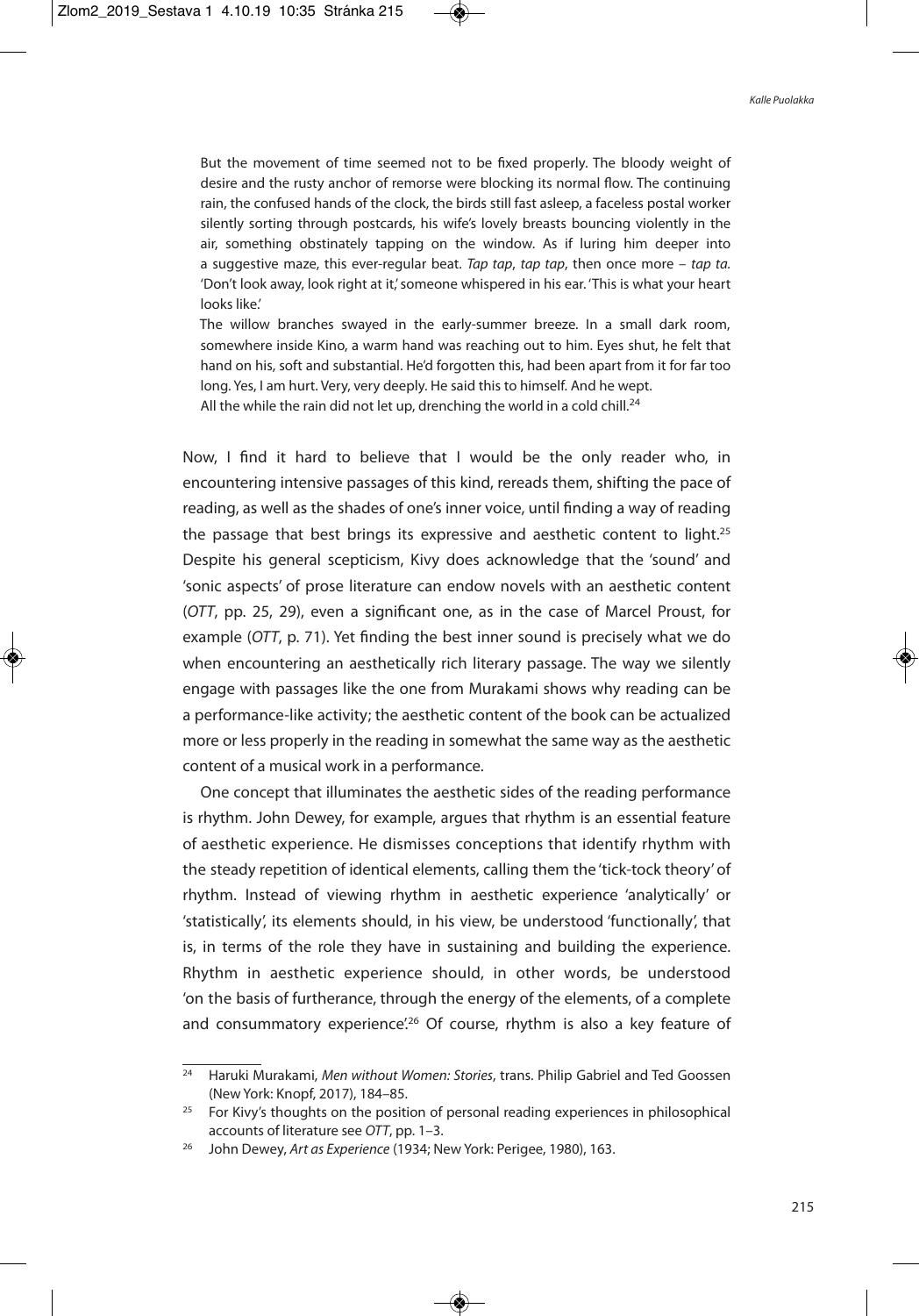literature. Novelists put a great amount of effort into finding the right kind of rhythm for their texts and it is one of the elements that constitute the author's often unique style of writing.

Such rhythm points out the performative character of reading. Readers in a way have to fit their inner voices with the rhythm of the novel they are reading. Sometimes this can be difficult and different authors pose different challenges to the reader. For example, engaging with the rhythmic quality of Hemingway's novels with their trademark short sentences is different from the effort of getting into the rhythm of authors who employ language in a more contemplative way, such as Hemingway's fellow Nobel Laureate José Saramago. Or think of reading Jayne Anne Phillips, who has been described as writing with all the five senses. The sonic aspects of prose literature that Kivy refers to are hugely important in Phillips's writing and at times it requires a very emotive, sensual, and imaginative way of reading to follow the events in her novels. Despite the differences between the textual rhythms of Hemingway, Saramago, and Phillips, all of these authors arguably demonstrate a distinct aesthetic quality. Moreover, the reader's capacity to follow the rhythm of a novel fluently without 'holes, mechanical junctions, and dead centers', to quote Dewey, has a significant role in making the reading experience aesthetically valuable.<sup>27</sup> That is to say, the reader's performance has to be in sync with the rhythm of the text. Only then is the full aesthetic potentiality of the text actualized. This can be demanding, but very rewarding at the same time, as I believe all lovers of Phillips's novels will know.

This analysis of the aesthetic aspects of novels reinforces Kivy's major claim about what kind of activity reading is. The realization of the aesthetic features of the novel in reading is one of the acts that turns reading into a genuine performance. In these respects, reading can be very much an everyday aesthetic performance. Reading is also a unique kind of performance, as it is silent and has no other audience but the reader him or herself. However, this, I believe, largely explains the intimate value reading novels carries for many and why many people incorporate reading as one of the routines of their everyday lives and, moreover, why they might feel something to be missing in their day, if they, for whatever reason, cannot find a moment to settle down and engage in their daily silent performance. Ultimately, there seem to be two tiers in the avid reader's reading experience; there is the sense of everydayness and significance that can accompany the very reading moment, and then there are the experiential features of the act of reading itself analysed in this part that,

 $27$  Ibid., 36.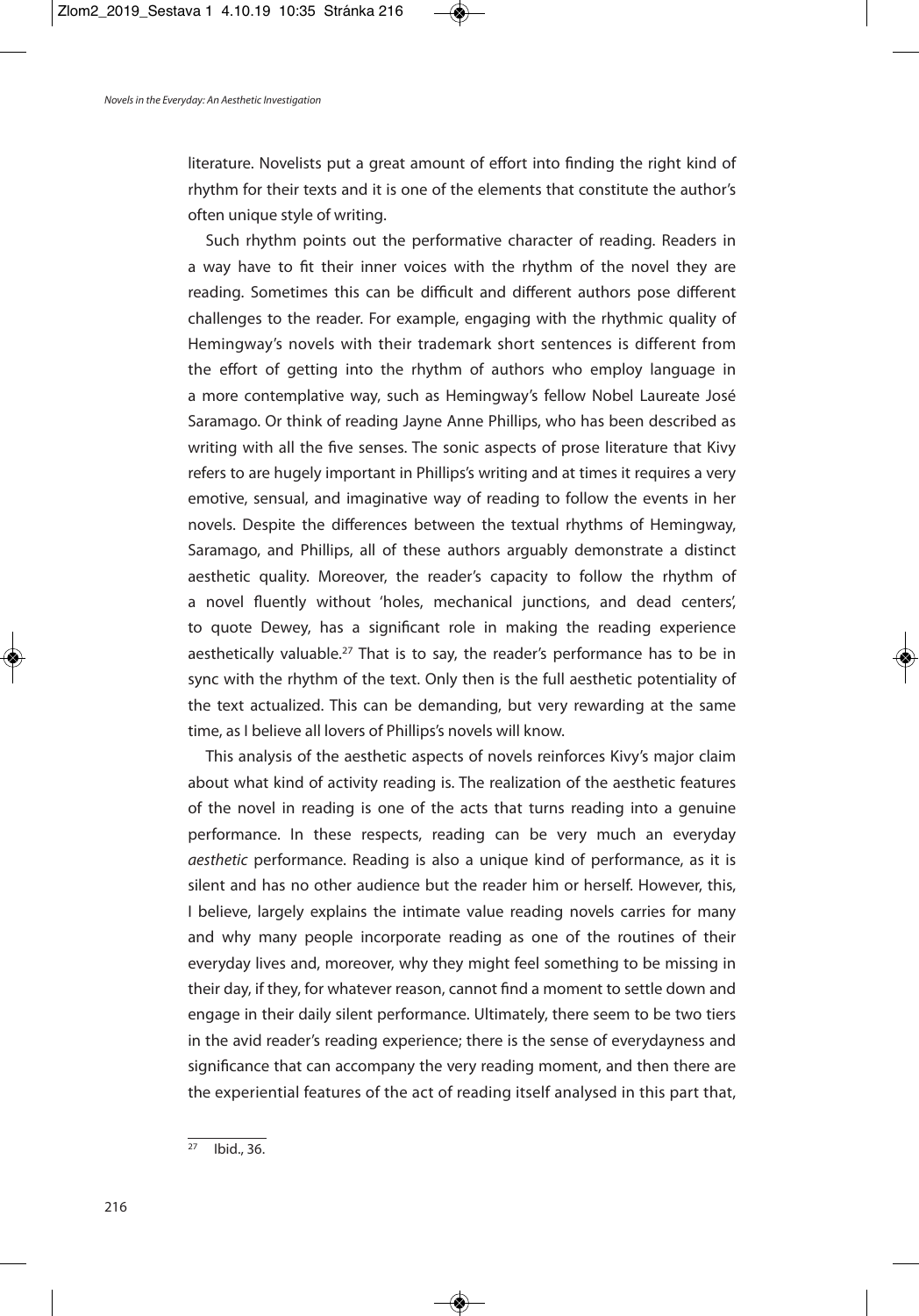in a way, build upon the experiential feel of everydayness characterizing the reading moment.

# IV. LITERARY GAPS AND THE EVERYDAY

Another interesting feature of Kivy's analysis of literary reading is that it emphasizes the significance of the periods between reading. In fact, he thinks these are an essential part of the art of the novel; novels are 'written as works meant to be read with temporal gaps' (OTT, p. 80). One should not even attempt to finish a novel in one go. The gaps are not mere empty spaces, but have a role in the overall artistic experience. Kivy's account of literary gaps points to new aspects of literature's bearing on our everyday lives.

One obvious experiential feature related to these gaps is suspense, caused by our wondering how the story of the book will continue. Sometimes the suspense can be so strong that it even obstructs our concentration on everyday chores. We cannot wait to get back to the book we are reading to see 'how things are going to turn out' (OTT, p. 80).<sup>28</sup> These gaps, however, have a more profound aspect to them beyond building suspense. Kivy is a literary cognitivist who believes literary works can give significant insights into the fundamental features of the human condition. In many cases, this cognitive status is of an indirect kind. That is to say, the cognitive content of literary works is not based on their putting forth explicit claims about fundamental human issues, but rather they can suggest a perspective on them indirectly, by, for example, portraying certain events or a certain character in a particular way. Kivy terms this aspect of novels 'implied hypotheses' (PR, p. 111). It is precisely these implied hypotheses that we are intended to reflect upon during periods between reading. As Kivy explains, novels 'have a sloppy outer boundary' (PR, p. 108). Thinking about 'this material' is 'part of the literary experience,' writes Kivy (OTT, p. 81). He continues: 'It makes little sense to think of the gaps in literary fiction as, somehow, a necessary evil […] The gaps, rather, must be considered a positive part of our literary experience, where thinking about what we have read goes on as part of the literary experience' (OTT, p. 84). In this respect, literature can have a presence in our everyday lives even when we are not directly absorbed in a book.

However, along with cognitive reflection, these gaps can involve experiential or even aesthetic aspects. For a book can leave a distinctive felt impression that

<sup>&</sup>lt;sup>28</sup> To take an example from my own life, I became so thoroughly engrossed in Joël Dicker's international bestseller The Truth about the Harry Quebert Affair (2012) that while attending a fairly mediocre performance of Wagner's Tristan and Isolde, I could not wait to get back to the copy of Dicker's book I had with me at the opera to read during the intervals.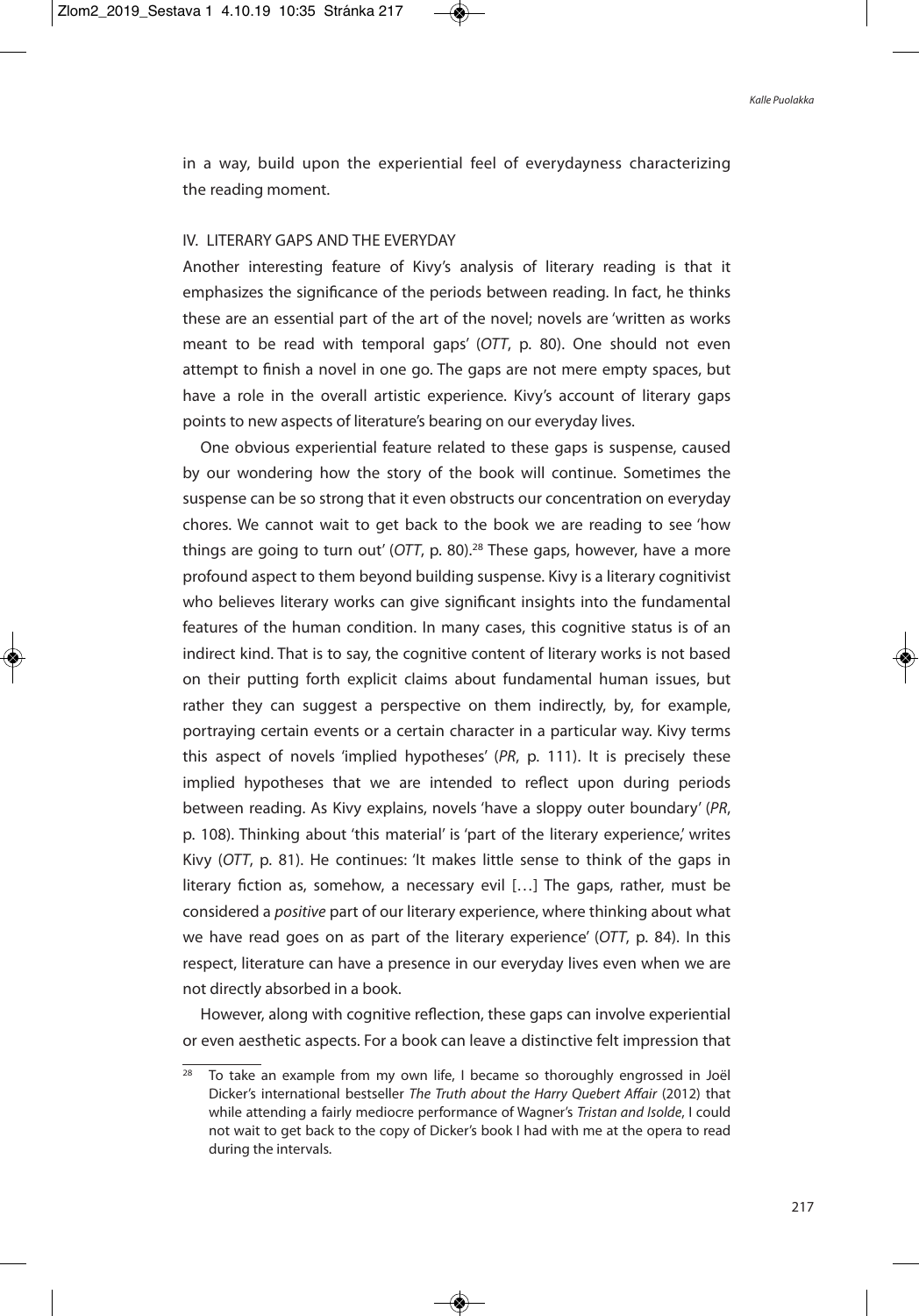lingers on in readers' minds during the gaps in reading. We can, of course, also entertain the feel of an especially gripping recent musical performance or a great exhibition, but these impressions, nevertheless, have a different character compared to the experiential tone literary works we are in the process of reading can give to our everyday lives. The important difference is that we do not experience concerts or exhibitions as 'works in progress', as we do the books we have yet to finish (OTT, p. 91). In the case of the literary gap, the mind's entertaining is future-oriented and concerns an ongoing artistic experience, which is not usually the case with the feel of a recent concert or exhibition.

Suspense is not a characteristic only of the gaps between reading, but beginning a new book includes similar experiential traits. The feeling of musing on the experience lying ahead and of letting one's'mind fill with thoughts in a warm-up for the mental exercises to come' upon starting a new book must be familiar to all avid readers,<sup>29</sup> as must the experience of getting hooked on a book after reading for a while. This is surely one of the peak literary experiences. But this experience can also be seen as relevant from the perspective of the everyday in a more general sense. For, arguably, part of the excitement readers feel in these kinds of cases has to do with the realization that their everyday lives of the near future have received a new significant experiential element. That moment literally changes our everyday experience for some time and the excitement we feel from getting hooked on a book can pertain to our everyday lives, even when we are not directly in contact with the source of our excitement.

In the literature on aesthetics, the type of experience I am trying to capture here, inspired by Kivy's view, has been approached, for example, with the concepts of mood and atmosphere. Drawing in particular on William James's philosophy of emotion, Richard Shusterman sees moods as providing 'a general affective orientation that selectively shapes our feelings, receptively encouraging some while resisting others<sup>'30</sup> Moods are less determinate and intense than emotions and feelings and usually lack an intentional object. On the other hand, compared to emotions and feelings, moods are 'more pervasive, enduring, and general' and, thereby, define the character of our everyday lives in a more all-encompassing sense than do emotions and feelings.<sup>31</sup> Mood 'colours our sensibility, giving experience its

 $29$  Burke, Literary Reading, 87.

<sup>&</sup>lt;sup>30</sup> Richard Shusterman, 'Thought in the Strenuous Mood: Pragmatism as a Philosophy of Feeling', New Literary History 43 (2012): 435.

<sup>31</sup> Ibid., 438.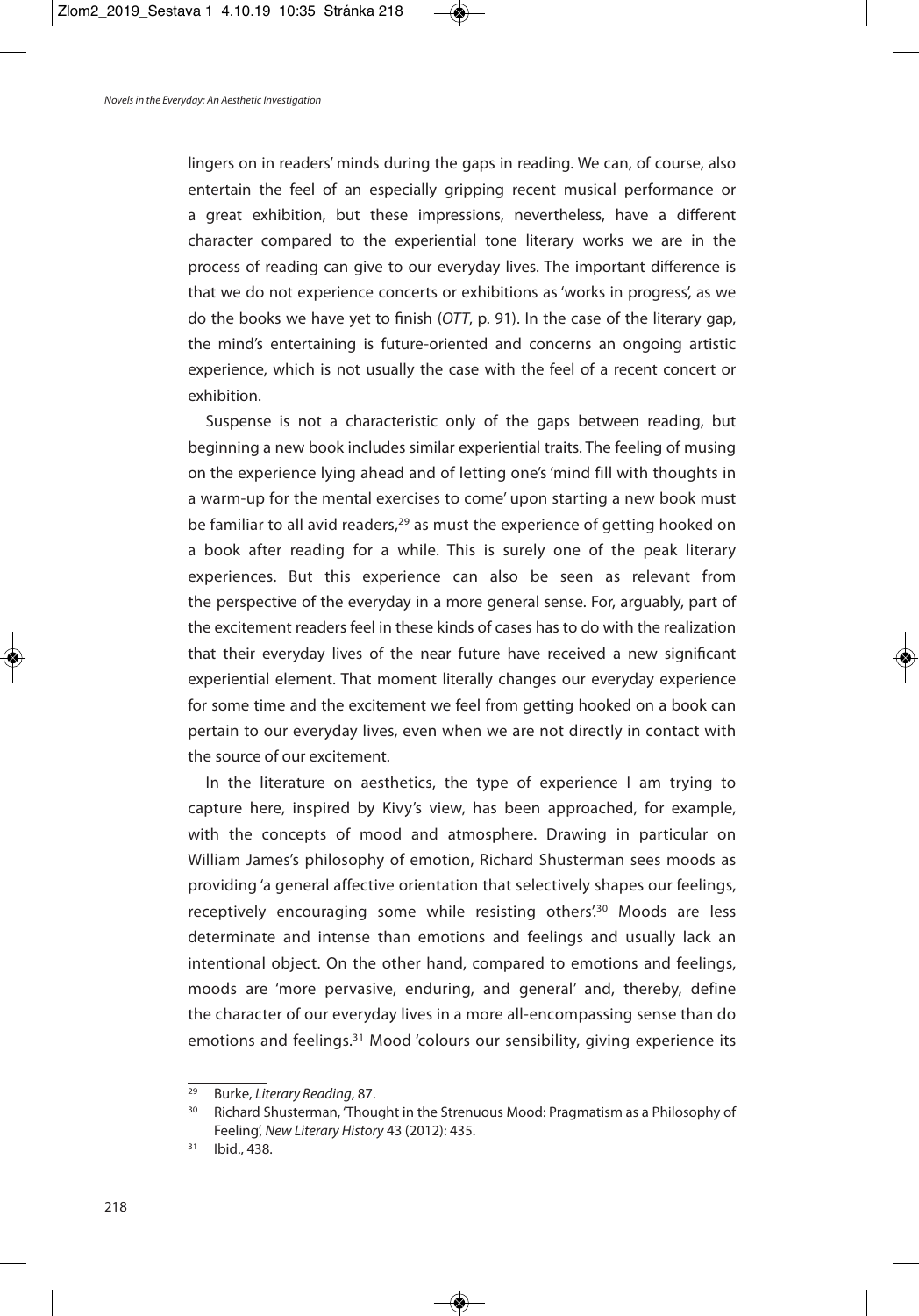basic tonality' and it shapes our sensibilities and perception of the world around us. 32

Similar emphases are present in Böhme's concept of atmosphere. Like the moods in Shusterman's analysis, atmospheres 'indicate something indeterminate, difficult to express<sup>'33</sup> They have an in-between status, in that it is not clear whether atmospheres should be attributed 'to the objects or environments from which they proceed or to the subjects who experience them'. <sup>34</sup> We can talk of an atmosphere as being'serene, melancholic, oppressive, uplifting, commanding, inviting, erotic, etc.', but we are 'unsure' what the proper object of these attributes is. Atmospheres 'seem to fill the space with a certain tone of feeling like a haze<sup>'35</sup> Despite their indeterminate ontological nature, atmospheres can, nevertheless, be constitutive elements of our experiential sphere.

These are precisely the kinds of experiential qualities that literary works can colour our everyday life with during the gaps in reading. Powerful literature can even set the underlying tone of our everyday life, in pretty much the same way Shusterman believes mood can, forming a kind of filter through which we experience the events and objects of our everyday life during the periods between reading.<sup>36</sup> Some books can, for example, make us smile inwardly throughout the time we are reading them, as did Niccoló Ammaniti's novel Let the Games Begin (2009) in my case. In this respect, the mood a book stirs in us can colour our everyday experience and even determine its underlying atmosphere.

The particular experience I am trying to capture here can be further illuminated with one of the key ideas of John Dewey's philosophy of experience. Dewey famously attaches to aesthetic experience an underlying quality that he thinks 'binds together' the different parts of the experience, 'making them a whole'. He argues that there is a structuring element in aesthetic experience that gives us a 'sense of things belonging or not belonging' to the experience, a sense of 'relevancy'.<sup>37</sup> This sense of what belongs to the experience and what does not is not grasped through reflection, but is

 $\frac{32}{1}$  Ibid., 439.

<sup>&</sup>lt;sup>33</sup> Gernot Böhme, 'Atmosphere as the Fundamental Concept of a New Aesthetics', trans. David Roberts, Thesis Eleven 36 (1993): 113.

<sup>34</sup> Ibid., 114.

 $35$  Ibid.

<sup>&</sup>lt;sup>36</sup> This point is reminiscent of the aesthetic cognitivist's claim that literary works can change our perception of our everyday lives. See, for example, Novitz, Knowledge, Fiction, and Imagination, 352–53, and Elgin, 'Art in the Advancement of Understanding'.

<sup>&</sup>lt;sup>37</sup> Dewey, Art as Experience, 194.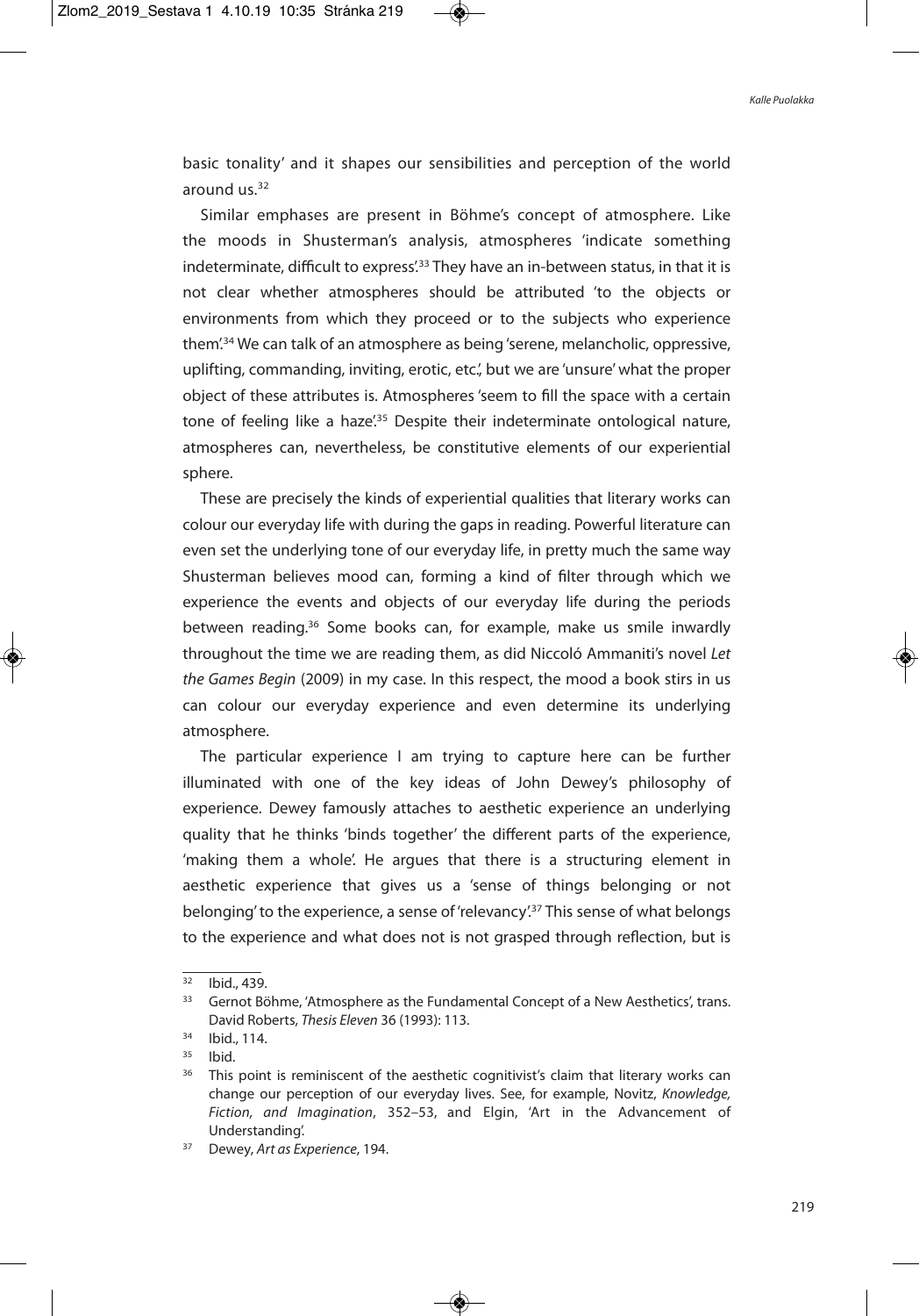immediately felt. Shusterman thinks that the 'undefined pervasive quality' that Dewey believes underpins aesthetic experience can be taken as one element of an inarticulate mood.<sup>38</sup> This Deweyan understanding of experience sheds light on the hazy mood and atmosphere characterizing literary gaps, for the different instances of reading can be said to be connected by precisely this kind of undefined underlying quality. The mood or atmosphere of the work that lingers on after we take a pause from reading links the periods of reading together and makes the experience of the novel a more or less unified whole, even with the breaks in reading. This arguably is part of the explanation of why we can usually effortlessly continue reading from where we left off.

Kivy, in fact, marvels at how we can experience virtually no narrative discontinuity, even if we take a break of some days from reading (PR, p. 108). In his view, this is because 'novels are experienced not as complete, so to speak, but as works in progress, with indeterminate futures for the outcomes' (OTT, p. 91). Kivy's solution to the problem complements my Deweyan approach to the issue. There seems to be an experiential continuity, however indeterminate and elusive, between the different phases of reading a novel and a book's mood or atmosphere can, moreover, become one ingredient of our everyday experiential sphere. These are precisely the kinds of quality whose relevance for the general aesthetic character of our everyday lives some everyday aestheticians have defended.<sup>39</sup> Along with the performative character of reading and the routines we can build around it analysed earlier in the paper, the gaps between reading a book can also have an interesting import on the aesthetics of our everyday life. Together these takes on everyday reading show that literature is an art which can truly fill our lives in a very literal sense.

# V. CONCLUSIONS

I hope to have shown in this article that literature can be a part of our everyday lives in a surprisingly multifarious sense. Some aspects of literature's everyday character are, of course, evident, even without any substantial philosophical reflection. We engage with literature in the most ordinary of places and thanks to recent technological advancements we can carry even novels of substantial length with us effortlessly while performing our everyday routines. In light of this article, the fact that reading literature commonly takes place in an everyday setting is, however, by no means the most interesting aspect of literature's everyday character. For, as shown in the previous section, we can be said to carry the books we are in the middle of reading with us in our everyday lives in

 $\frac{38}{38}$  Shusterman, 'Thought in the Strenuous Mood', 441.

See Saito, Aesthetics of the Familiar, 49–51.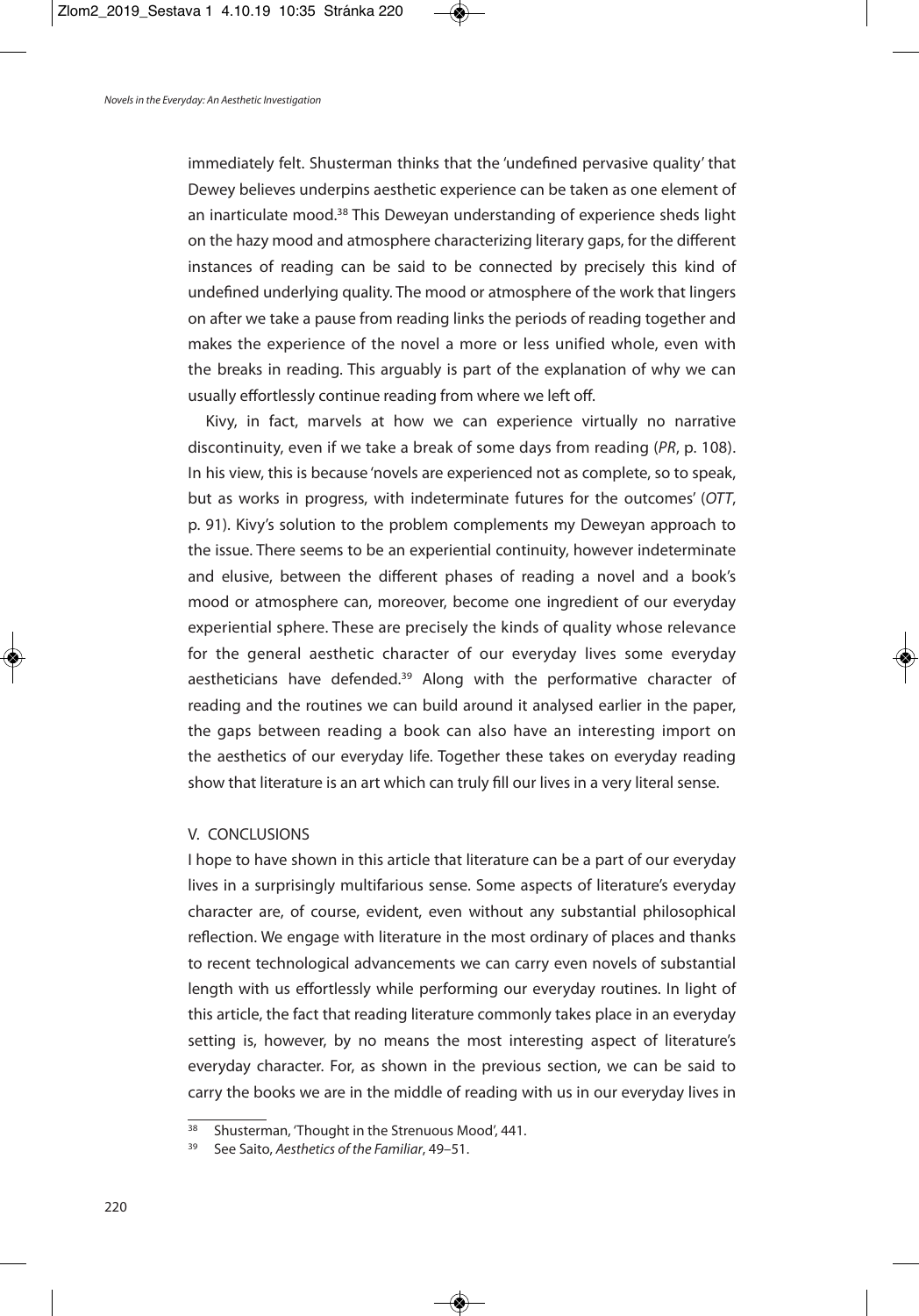an experiential sense too; the mood or atmosphere of a novel spills over into our everyday experience. Moreover, for the avid reader, for whom a reading moment has become an ingrained part of the everyday, reading is very much one of life's routines. Kivy's analysis of reading as a performance gives a good account for illuminating the value such readers place on reading; it is a recurring silent performance they give to themselves. Reading is also a significant aesthetic performance; the aesthetic aspects of the novel have to be realized in the performance and this can be done more or less properly.

Reading is also a rather unique everyday routine, far surpassing in significance and depth the more mundane routines of our everyday lives. This shows that everyday routines can vary quite markedly with regard to many factors, such as significance and intensity, as well as the concentration and time they require. This is an aspect of routines everyday aestheticians, who emphasize the constitutive role of routines in the everyday, should, in light of this article, explore in great depth. The position of reading literature within everyday aesthetics will no doubt vary with different takes on the concept of the everyday. Whatever one's response is to this conceptual issue, however, to see reading literature as an integral part of the fabric of our everyday life reveals new aspects of value in this aesthetic routine, as well as in routines in general.

> Kalle Puolakka Department of Philosophy, History, and Art Studies, University of Helsinki, P. O. Box 024, 00014 University of Helsinki, Finland kalle.puolakka@helsinki.fi

#### **BIBLIOGRAPHY**

- Böhme, Gernot. 'Atmosphere as the Fundamental Concept of a New Aesthetics.'Translated by David Roberts. Thesis Eleven 36 (1993): 113–26.
- Burke, Michael. Literary Reading, Cognition and Emotion: An Exploration of the Oceanic Mind. New York: Routledge, 2011.
- Davies, David. Review of the Performance of Reading: An Essay in the Philosophy of Literature, by Peter Kivy. Journal of Aesthetics and Art Criticism 66 (2008): 89–91.

Dewey, John. Art as Experience. 1934. New York: Perigee, 1980.

Elgin, Catherine Z. 'Art in the Advancement of Understanding.' American Philosophical Quarterly 31 (2002): 1–12.

Haapala, Arto. 'On the Aesthetics of the Everyday: Familiarity, Strangeness, and the Meaning of Place.' In The Aesthetics of Everyday Life, edited by Jonathan M. Smith and Andrew Light, 39–55. New York: Columbia University Press, 2005.

- Kivy, Peter. Once-Told Tales: An Essay in Literary Aesthetics. Malden, MA: Wiley-Blackwell, 2011. Abbreviated: OTT.
	- ––––––. The Performance of Reading: An Essay in the Philosophy of Literature. Malden, MA: Blackwell, 2006. Abbreviated: PR.